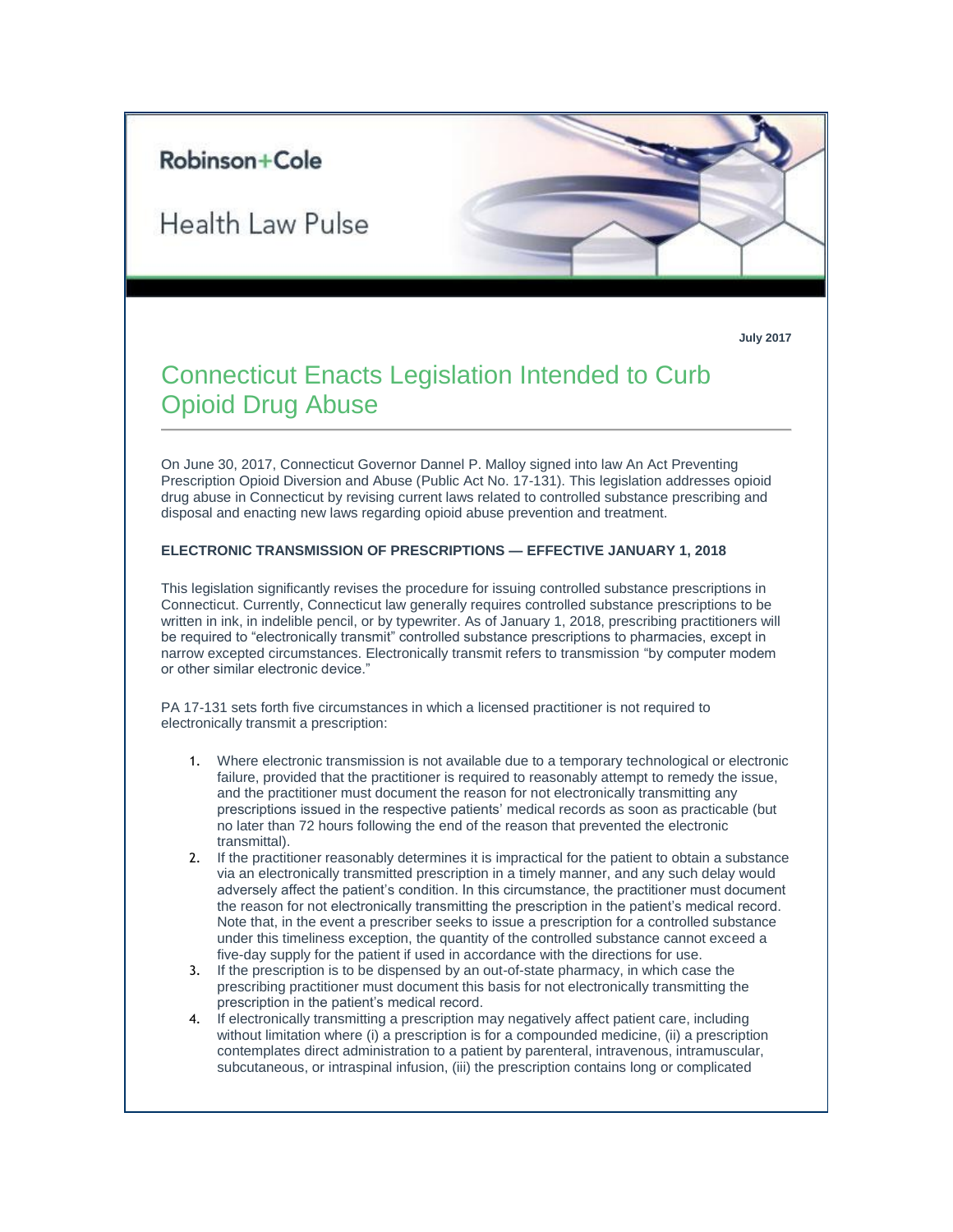directions, (iv) the prescription must incorporate certain elements required by the federal Food and Drug Administration (FDA), or (v) the prescription is communicated orally to a pharmacist by a health care practitioner for a patient in a chronic and convalescent nursing home.

5. If the prescribing practitioner demonstrates, via a form and manner to be established by the Department of Consumer Protection (DCP), that the practitioner does not have the technological capacity to electronically transmit prescriptions (that is, the practitioner does not possess a computer system or other hardware or device that can be used to electronically transmit controlled substance prescriptions in accordance with the federal Controlled Substances Act (CSA)).

A prescription issued pursuant to one of the above exceptions may be issued as a written order or, where permitted by the CSA, as an oral order or transmitted via fax. Such a permissible oral or fax prescription order must promptly be reduced to writing on a prescription blank or hard copy printout or created as an electronic record and filed by the pharmacist filling it. As is the case currently, duplicate, carbon or photographic copies, as well as printed or rubber-stamped orders, will not constitute valid prescriptions under Connecticut law.

This legislation requires prescribing practitioners to promptly print out in hard copy, or store as an electronic record, an electronically transmitted prescription. This legislation further obligates prescribing practitioners and pharmacies to retain records of electronically transmitted prescriptions for at least three years in a readily available form for inspection by the DCP or other authorized federal or state officials at reasonable times. Relatedly, this legislation affirms that pharmacies are to accept electronically transmitted prescriptions for controlled substances from practitioners and that pharmacies may store electronically transmitted prescription records electronically in computer systems or may print electronically transmitted prescription records and retain them in accordance with current retention requirements applicable to written prescriptions (filed chronologically and consecutively but separating Schedule II prescriptions from prescriptions for Schedules III-V).

This legislation requires prescriptions for Schedule II controlled substances to be electronically transmitted except in certain emergency circumstances. In an emergency, this legislation permits dispensing of Schedule II controlled substances upon the oral order of a prescribing registrant known to or confirmed by the pharmacist as long as the order is also permissible under the CSA. This legislation requires the pharmacist to promptly reduce the oral order to writing on a prescription blank and obligates the prescribing registrant to confirm the oral order by completing and mailing or delivering a prescription to the filling pharmacist within 72 hours. Upon receipt of the written prescription, the pharmacist must affix the temporary prescription prepared by the pharmacist pursuant to the oral order to such written prescription.

## **REVISED LIMIT ON PRESCRIBING OPIOID DRUGS TO MINORS — EFFECTIVE JULY 1, 2017**

Before this month, Conn. Gen. Stat. § 20-14o provided that a prescribing practitioner may not issue a prescription to a minor for more than a seven-day supply of an opioid drug at any time except in limited circumstances. PA 17-131 reduces that time frame to provide that an opioid drug prescription for a minor cannot exceed more than a five-day supply of such opioid drug as of July 1, 2017, except where, in the professional medical judgment of the prescribing practitioner, more than a five-day supply is required to treat a minor patient's acute medical condition or is necessary for treatment of the minor patient's chronic pain, pain associated with a cancer diagnosis, or pain related to palliative care. Where a prescription for more than a five-day supply of an opioid drug is issued to a minor patient in such an excepted circumstance, this legislation retains the current requirements that (1) the condition triggering the exception must be documented in the patient's medical record and (2) the practitioner indicate that an alternative to the opioid drug is not appropriate to address the patient's medical condition.

PA 17-131 also clarifies that whenever a prescribing practitioner issues an opioid drug prescription to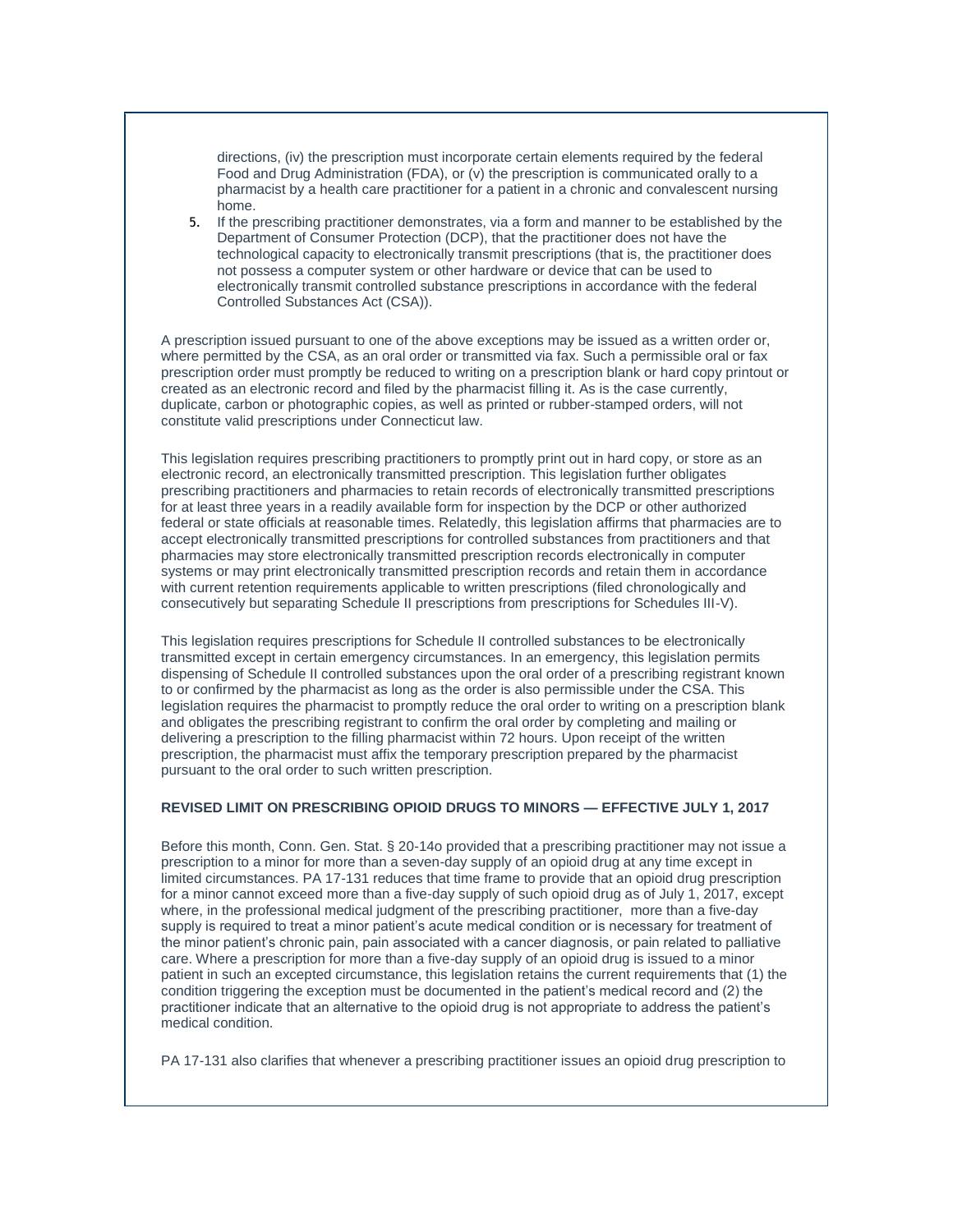an adult or minor patient, the practitioner must discuss the risks associated with the use of such opioid drug with the patient and with the patient's custodial parent, guardian, or other person having legal custody if the patient is a minor and such parent, guardian, or other person is present at the time of issuance of the prescription. The risks of opioid drug use to be discussed include but are not limited to addiction and overdose; the dangers of combining opioid drugs with alcohol, benzodiazepines, and other central nervous system depressants; and the reason(s) the prescription is necessary. Previously, the requirement to conduct this discussion applied only where a prescribing practitioner issued an opioid drug prescription to a minor patient for less than a seven-day supply of such drug.

#### **VOLUNTARY NONOPIOID DIRECTIVE FORM — EFFECTIVE OCTOBER 1, 2017**

This legislation permits patients to file a "voluntary nonopioid directive form" with a practitioner that indicates the patient's request to not be issued a prescription or medication order for an opioid drug. The Department of Public Health (DPH) is required to establish a voluntary nonopioid directive form and publish that form on its website for public use. The DPH form must allow a patient to appoint a duly authorized guardian or health care proxy to override a previously recorded voluntary nonopioid directive form, and a patient, duly authorized guardian, or proxy may revoke such a nonopioid directive for any reason at any time, orally or in writing.

This legislation obligates prescribing practitioners to document receipt of a voluntary nonopioid directive form in the particular patient's medical record. This legislation further states that a prescribing practitioner cannot face civil or criminal liability or be deemed to have violated the applicable standard of care for refusing to issue a prescription or medication order for an opioid pursuant to a voluntary nonopioid directive form as long as the practitioner acts with reasonable care. That said, a prescribing practitioner who willfully fails to comply with a patient's voluntary nonopioid directive form may be subject to disciplinary action. PA 17-131 also carves out certain permissible actions related to voluntary nonopioid directive forms, including the following:

Pharmacists may presume that electronically transmitted prescriptions are valid and may not be held in violation of this provision for dispensing a controlled substance in contradiction to a voluntary nonopioid directive form.

A person acting in good faith as a duly authorized guardian or health care proxy cannot be held civilly or criminally liable for revoking or overriding a voluntary nonopioid directive form. Emergency department prescribing practitioners, whether acting as the patient's practitioner or as a medical control officer for emergency medical services personnel, cannot face civil or criminal liability (or be deemed to have violated the applicable standard of care) when such a practitioner acting with reasonable care issues a prescription for, or administers, a controlled substance containing an opioid to a person with a voluntary nonopioid directive form as long as such controlled substance is necessary in the practitioner's medical judgment and the practitioner has no knowledge of the patient's voluntary nonopioid directive form at the time of such issuance or administration.

### **OPIOID ANTAGONIST STANDING ORDERS — EFFECTIVE OCTOBER 1, 2017**

This legislation allows a prescribing practitioner authorized to prescribe opioid antagonists to enter into an agreement for a medical protocol standing order with a pharmacy allowing a licensed pharmacist to dispense an opioid antagonist that is (1) administered by an intranasal application delivery system or an auto-injection delivery system, (2) approved by the FDA, and (3) dispensed to any person at risk of overdosing on an opioid drug or a family member, friend, or other person in a position to assist a person at risk of an opioid drug overdose. Such a medical protocol standing order will be deemed to have been issued for a legitimate medical purpose in the usual course of the prescribing practitioner's professional practice. A pharmacy must provide DCP with copies of every medical protocol standing order agreement entered into under this provision.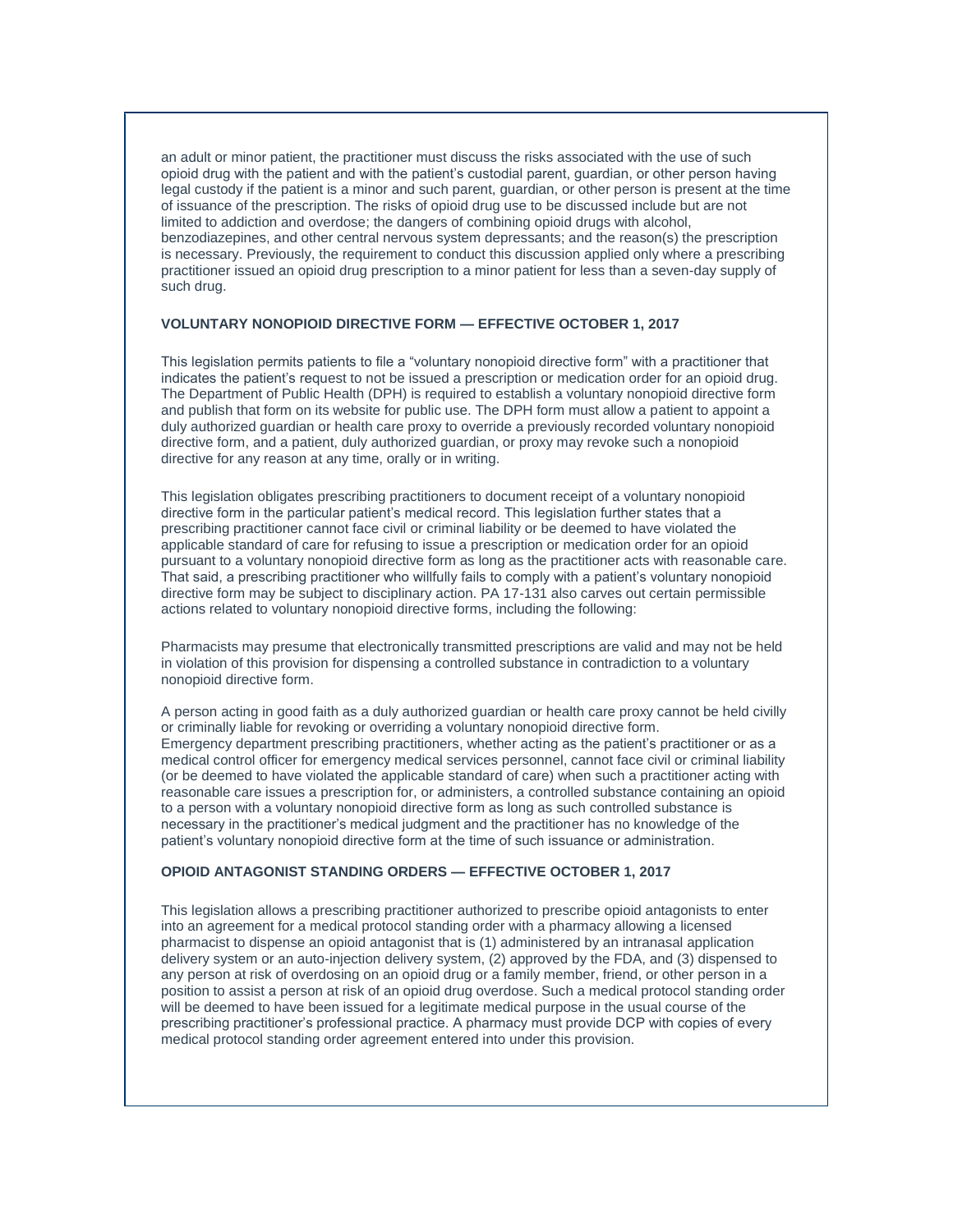This legislation allows only pharmacists who have been trained and certified by a DCP-approved program to dispense an opioid antagonist pursuant to a medical protocol standing order. Pharmacists that dispense an opioid antagonist pursuant to a medical protocol standing order in accordance with this law must (1) provide appropriate training regarding opioid antagonist administration to the recipient, (2) maintain a record of the dispensing and training furnished, and (3) send a copy of the record of such dispensing to the prescribing practitioner who entered into the medical protocol standing order agreement with the pharmacy. Pharmacists that dispense opioid antagonists pursuant to this legislation will not be deemed to violate the applicable standard of care for a pharmacist.

#### **ALCOHOL OR DRUG TREATMENT FACILITY ADMISSIONS — EFFECTIVE JULY 1, 2017**

This legislation directs alcohol or drug treatment facilities in Connecticut to use the admission criteria developed by the American Society of Addiction Medicine when making admission assessments, in consideration of the facility's licensed services and the services necessary for an individual's prospective treatment.

#### **CONTROLLED SUBSTANCE DISPOSAL BY HOME HEALTH NURSES — EFFECTIVE FROM PASSAGE**

PA 17-131 now permits a DPH-licensed registered nurse employed by a home health care agency in Connecticut to oversee the destruction and disposal of a patient's controlled substances upon receiving the permission of a designated representative of the patient. Disposal of controlled substances under this provision is to be done using DCP's recommendations for the proper disposal of prescription drugs, which will be posted on DCP's website. Registered nurses are required to retain written or electronic documentation of any such destruction and disposal on a form prescribed by DCP, and such written or electronic documentation must be maintained with the patient's medical record for at least three years.

Additionally, this legislation states that nothing in this provision prevents a registered nurse and a patient's designated representative from depositing a patient's controlled substances in an authorized prescription drug drop box.

#### **INTERAGENCY SHARING OF CONTROLLED SUBSTANCE PRESCRIPTION INFORMATION — EFFECTIVE FROM PASSAGE**

This legislation permits DCP to share certain controlled substance prescription information obtained via the state's Prescription Monitoring Program with other state agencies as long as the information is obtained for a study of disease prevention and control related to opioid abuse or the study of morbidity and mortality caused by controlled substance overdoses. Disclosure of such information must be done pursuant to an agreement between DCP and the applicable state agency and must comply with applicable state and federal confidentiality requirements.

#### **MANDATORY INSURANCE COVERAGE OF INPATIENT DETOXIFICATION SERVICES — EFFECTIVE JANUARY 1, 2018**

This legislation mandates coverage of medically necessary, medically monitored inpatient detoxification services and medically necessary, medically managed intensive inpatient detoxification services for an insured or enrollee diagnosed with a substance use disorder covered under a group or individual health insurance policy that includes the following type(s) of coverage: (1) basic hospital expense coverage, (2) basic medical-surgical expense coverage, (3) major medical expense coverage, (4) hospital or medical service plan contracts, or (5) hospital and medical coverage provided to subscribers of a health care center. The terms "medically monitored inpatient detoxification" and "medically managed intensive inpatient detoxification" are defined in accordance with the most recent edition of the American Society of Addiction Medicine Treatment Criteria for